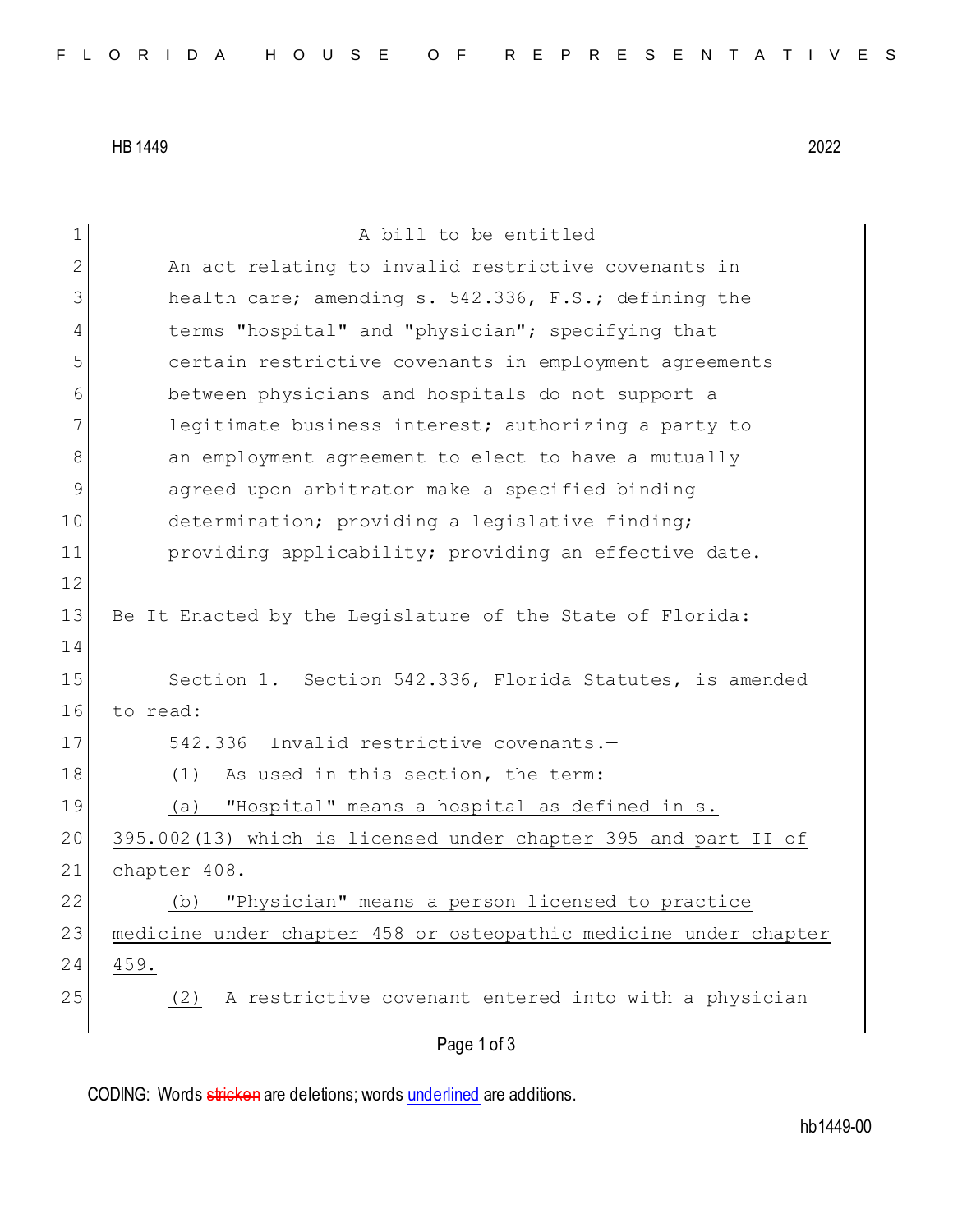HB 1449 2022

26 who is licensed under chapter 458 or chapter 459 and who 27 practices a medical specialty in a county wherein one entity 28 employs or contracts with, either directly or through related or affiliated entities, all physicians who practice such specialty in that county is not supported by a legitimate business interest. The Legislature finds that such covenants restrict patient access to physicians, increase costs, and are void and unenforceable under current law. Such restrictive covenants 34 shall remain void and unenforceable for 3 years after the date on which a second entity that employs or contracts with, either directly or through related or affiliated entities, one or more physicians who practice such specialty begins offering such 38 specialty services in that county.

39 (3) A restrictive covenant in an employment agreement 40 between a physician and a hospital is not supported by a 41 legitimate business interest if it does not include an option 42 for the physician to buy out of the restrictive covenant at a 43 reasonable price. Any party to an employment agreement which 44 believes that the price to buy out of the restrictive covenant 45 in the agreement is unreasonable may elect to have a mutually 46 agreed upon arbitrator determine a reasonable price, and such 47 arbitrator's decision is binding on the parties. The Legislature 48 finds that a restrictive covenant without this option limits 49 patient access to physicians and increases costs and is void and 50 unenforceable. This subsection applies to restrictive covenants

## Page 2 of 3

CODING: Words stricken are deletions; words underlined are additions.